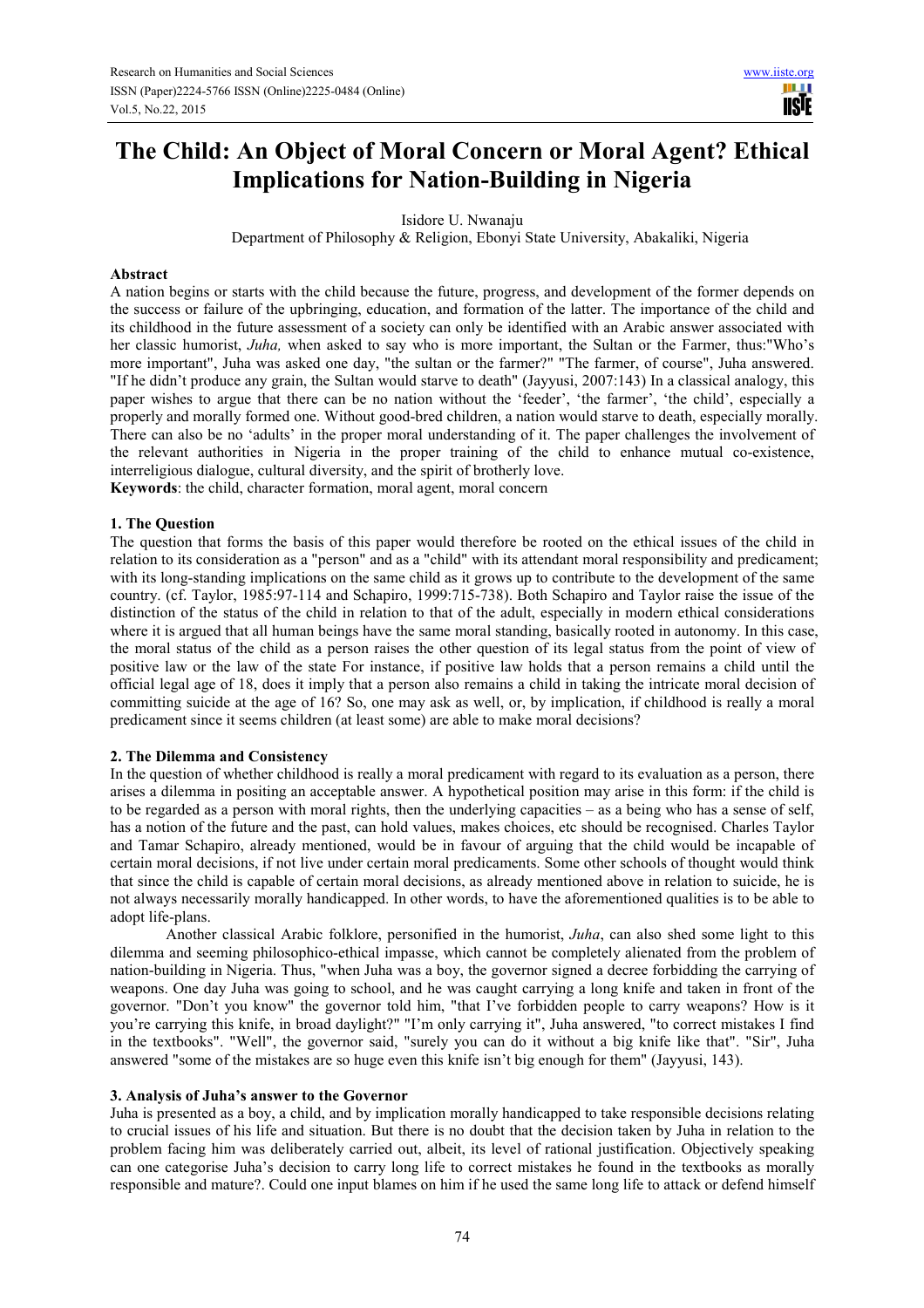in the case of eventuality?.

# **4. The intervention of the imaginary Governor**

The Governor, as ruler and moral conscience of the people he was in charge of, had passed a decree forbidding carrying dangerous weapons. We are, however, not told how the governor and the state had endeavoured to educate children - a class to which Juha belonged at the time – on the dangers of carrying dangerous instrument. The child, Juha, had acted within the limit of his moral and rational upbringing and maturity. His action leaves more to be desired when the situation of every child in Nigeria is put in the proper perspective in relation to the classical Arabic humorist, Juha. Can Nigerian children be justifiably be blamed for falling prey to criminality and other social ills such as involvement in kidnapping and religious fanaticism?

#### **5. Problems and Further Questions**

From the foregoing, one observes that certain crucial problems and further questions arise from this dilemma, especially in connection with reason. One would ask if the child could really live up to the responsible expectations associated with being capable of taking moral decisions, in fact, of being a moral agent in such demanding situations?. But the child, one can further think and argue, has the potentiality for attaining the mentioned attributes and goals. This is based on the presupposition that since a child is one who can be addressed and be ready to give a reply, he or she is presumed to be in the position to express his/her own point of view. It might be a point of view limited in rationality, as seen in the answer Juha gave to the governor on why he carried a long life to school.

Juha's answer to the governor brings our attention to the question of the Kantian distinction between the adult and the child. It is a difficulty because if it is to be properly considered as a moral issue, then it raises the question of whether the child is really a moral agent, and if he could be attributed with some conscious moral responsibilities. Here, the issue of autonomy becomes of paramount importance in the evaluation of a person, whether as a child or as an adult. This is why one would not think that we can do without autonomy in the final analysis. This is because to try to work without it and its cognates altogether would amount to risking largely to abandon the marginalised and disempowered from our societies – to which children as persons substantially belong. In the present use of the poor 'almajiri' in Nigeria by religious fanatics to bomb public institutions and kill innocent people, can one really lay the complete blame for these crimes on them?

It is important here, however, to clarify the type of autonomy that serves our purpose right. In other words, one would like to add that the variety of autonomy likely to prove useful to the dispossessed is one which emphasises that our freedom is to be found in what we do 'with' and 'for' each other on the public stage, in reasoning, arguing, supporting, challenging and confronting concrete situations. It is not the variety that suggests there is a determinate end-point of rationality, the same for all, that guarantees civilised consensus.

#### **6. Necessary clarifications: the child as object of moral concern or a moral agent?**

When we speak of a child as one who can be addressed and who could respond appropriately, it is necessary to clarify it in relation to the possible objection: as to whether holding such a view is not something different from having the potentiality to develop all these attributes. And if so, it is also important to explain what it means 'to be in the position to express his/her own point of view' Again, one needs to clarify what it consists in and what makes it his or her own. Could it be the case that the child has not yet his or her own viewpoint, but has the capacity to develop one? Moreover, one needs to look very critically at the distinction that Schapiro draws between adults and children to see whether the issue at stake is really about their respective status as persons or not, about their moral responsibilities or about moral capacities.

The issue raised leads us to another vital question of whether there can be humans who are not persons? If the child is both human and a person, it is pertinent to know that the child can be an object of moral concern, as well as a moral agent. At the same time, as Charles Taylor would argue, if the child is a human, but not considered as a person, then, it is an object of moral concern but not a moral agent. Taking a child as a moral agent makes him morally responsible for his own action. But, since it is not possible for a child to assume moral responsibility at the same level as the adult, it is not a moral agent (especially if he falls into the category of the highly or severely handicapped), a fact that portrays vividly the predicament associated with his status as a child. In this case, the child could be rightly considered an object of moral concern only. It goes on to justify the Schapirean position that adults have special obligations to them – obligations, which are of a more paternalistic nature, such as duties to protect, to nurture, discipline, and educate a child.

## **7. Character formation of a child**

Every human being requires a certain element of formation and training to attain personhood, maturity, and necessary development. This means that character formation may not refer only to physical or psychological growth and maturity, but also to moral development. It is in this last context that character formation is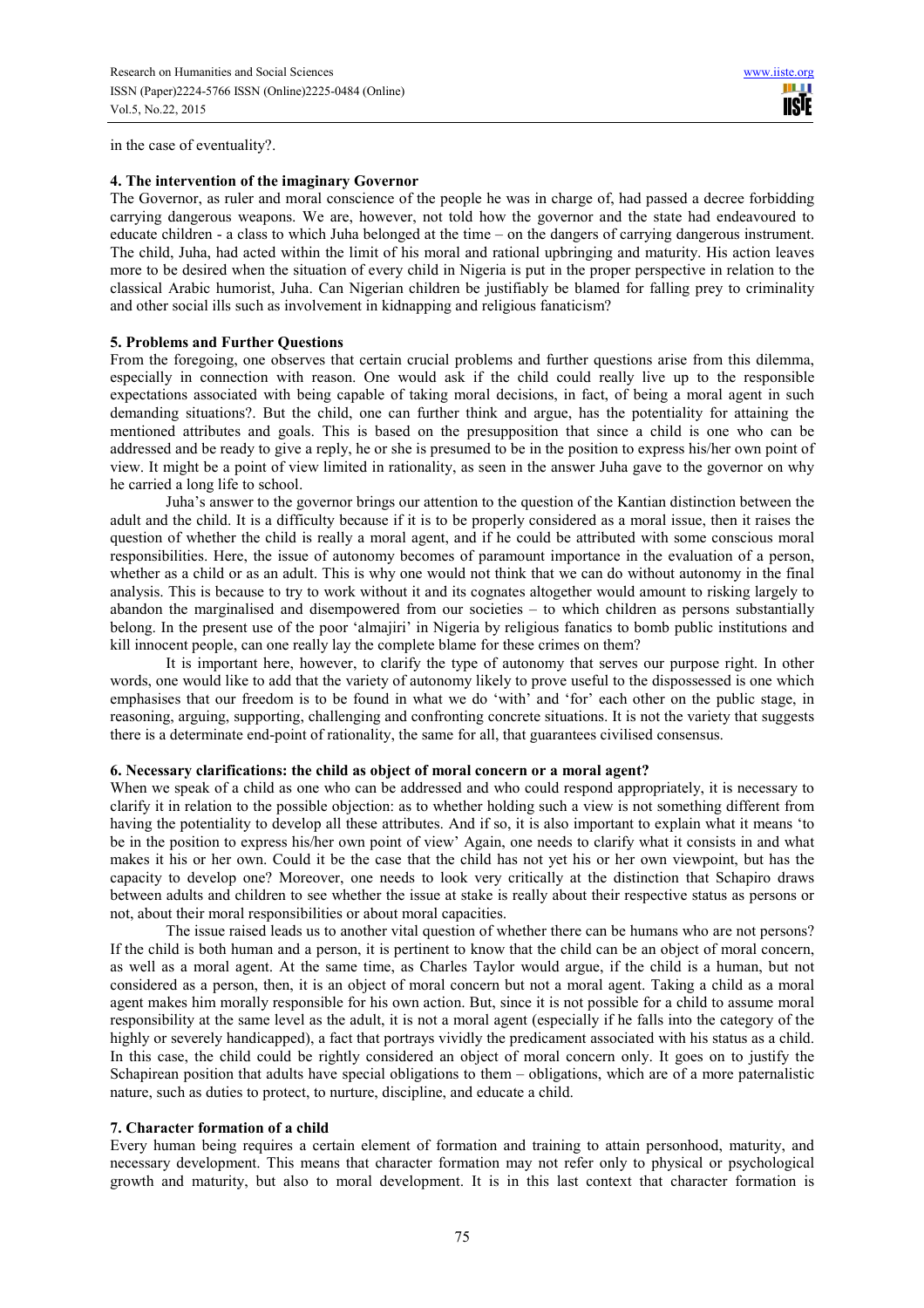considered in the paper in relation to childhood and responsibility. According to Karl H Peschke (2009:220), "the reality of character,..., refers to moral elements which are considered internal to the person: motives, dispositions, attitudes, intentions, basic options". In fact, K.H. Peschke, (220) still argues that character formation and the components mentioned above "belong to moral being and constitute part of a person's moral identity". In other words, character involves a totality of attitudes and motivations, on account of which a person usually prefers a certain moral conduct as against another one. To know one's character is to be able to predict – even if approximately a person's comportment in certain situation and circumstances. One's character is never lopsided. It consists of the good as well as the bad motivations, virtues as well as the vices, positive and negative dispositions of an individual.

The habitual qualities of a person, such as honesty, politeness or stinginess can also be used to describe one's character. This is why it is generally assumed that virtues and vices pertain to the character of any particular person or individual. On the whole, character is used in a holistic sense, to refer to the entirety of a person. It is as a result of its holistic application to the person that the society is challenged and obliged to commit itself to the formation of the character of the members.

# **8. Implication for Nigeria as a Nation**

Nigeria has great potentialities for greatness in all its ramifications. As a country, it is endowed with abundant resources – human and material. It can become a great nation, educationally, politically, economically, socially, culturally, morally, religiously etc. Its religious diversity alone can constitute its beauty, harmony, and peaceful avenue for mutual co- existence. If its religious plurality is positively harnessed with their moral endowment, then Nigeria can be a nation of glory on earth. According to C.O.T. Ugwu (2002:62), "The fact that religion inculcates and promotes such lofty human and democratic values as social justice, solidarity, equality, religious freedom, independence and integrity, to mention a few, cannot be undermined in its virile role of progress".

But since wishes cannot be just horses, one is left with the moral lacuna preponderant in its society. No wonder the child suffers a huge neglect, if not abuse rooted in improper upbringing, especially from the religious point of view. Thus, Ugwu (2002:63) further argues that religion can also lead to societal upheavals, especially when their roles are negatively channelled, as we currently witness with the Boko Haram imbroglio in Nigeria (Nwanaju, 2010:45).

What Boko Haram has been perpetrating with children and under-aged youth in the country in the name of religion has been existent, though without much publicity. An incident involving the killing of a teacher by her pupils in Gombe in 2007 still remains fresh in the minds of those who care about the evil carried out in the name of religion in Nigeria. Christiana Oluwatosin Oluwasesin was a Christian and teacher at the Government Day Secondary School, Gandu, Gombe where because of her intervention at an examination mal-practice involving a muslim pupil was murdered. The story has it thus, "On the fateful day, Christiana, a Christian, had to supervise the pupils of Senior Secondary School One for their Islamic Religious Knowledge Examination. As the examination progressed, she caught a female pupil, Fatsuma, copying answers from a book carefully concealed in a newspaper. Piqued by the development, Christiana collected the exhibit from Fatsuma and threw it away. She did not know that the materials were slips of the Hadith and Qur'an...Thereafter, the pupils burnt her car, and a 12-year-old boy brought Christiana's life to an end as he cut her throat with a knife...They later burnt the woman with the spare tyre of her own car (Daily Sun, 2012:16).

One observes in the aforementioned incident the cruelty of religious fanaticism using pupils to manifest what could be called an organised crime against innocence, diligence, and patriotism. Why couldn't the principal to whom the embattled teacher ran to for protection use his official position to save the life of the teacher? Why didn't the team of policemen drafted to the school at the intervention of the husband of the woman who had called them from faraway Abeokuta to run to the rescue of his wife do something tangible? How can one imagine that a principal of a school could handover a threatened teacher to be killed by a mob? Why wasn't adequate reinforcement requested in order to save the life of the woman-teacher who was fighting examination malpractice? Finally, can the pupils be declared innocent because of their age? Did they not know that taking human life unjustly was wrong? Could the 12year-pupil who cut the throat of the teacher have done it to his own mother even if she did what the murdered teacher did? Above all, why have the relevant authorities shied away from bringing the culprits to justice, beginning with the principal and the policemen who should have done everything possible to protect the life of the teacher?

 In the light of this and other similar situations, one can argue that there could be wonderful schools in Nigeria – private and public – but that without the requisite support from the relevant authorities, the outcome would be chaos. The danger is a repetition of the analogical child carrying a very long and sharp knife as a weapon to cut the mistakes he supposedly found in textbooks. The child carries dangerous weapons because the relevant authorities have not done their own assignment thoroughly and properly. The child has learnt wrongly from the society and therefore applies the wrong method to its own situation. The result could be antagonism, hatred, fanaticism, bigotry, and spirit of segregation (cf. Nwanaju, 2007:43).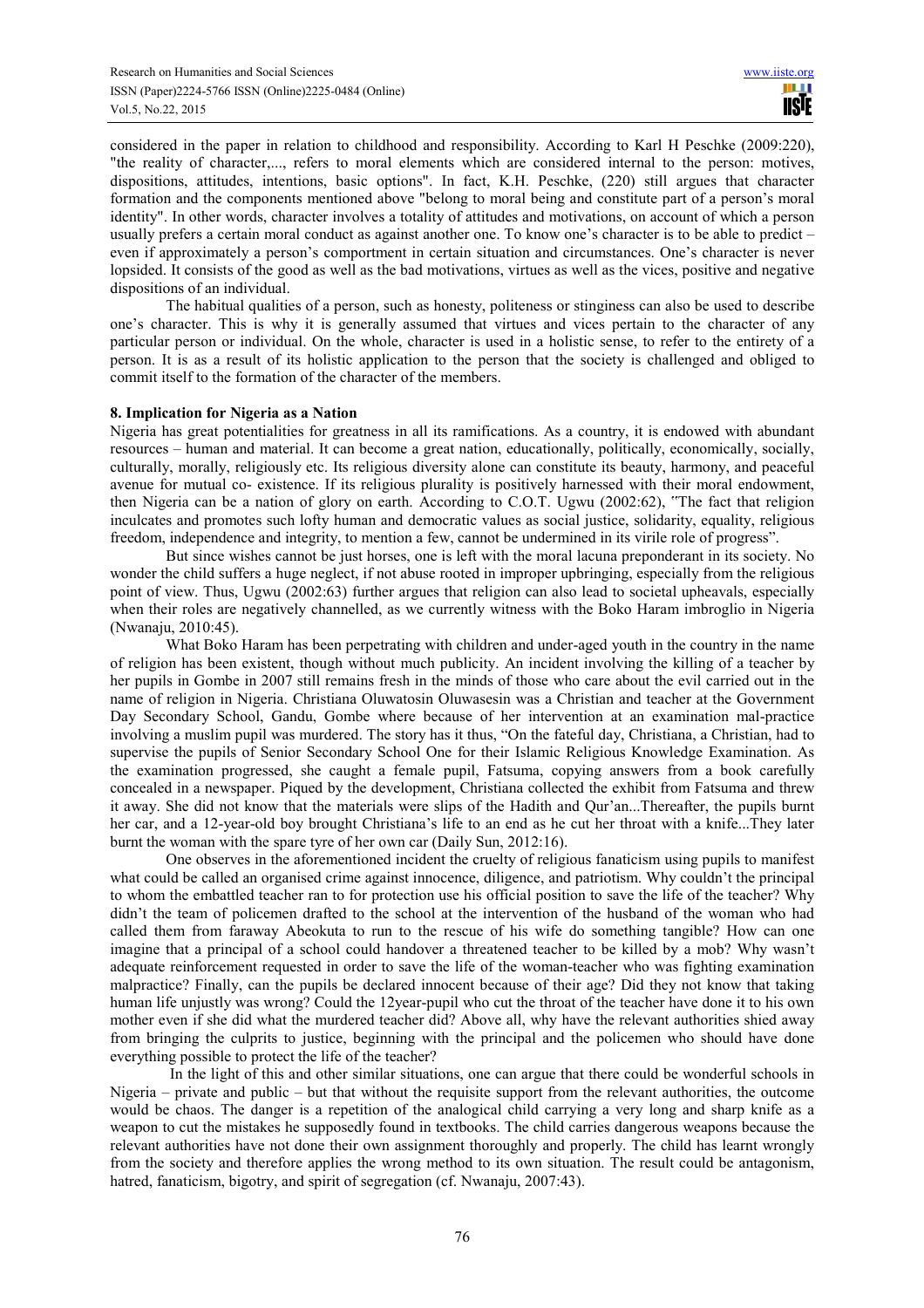In other words, there is an obvious dismal performance of students in knowledge seeking (Ezugwu, 2012:23) in Nigeria because the learning process in it is put to question. Consequently, the entire educational system is corrupted and adulterated. One should be reluctant to limit the bad influences to any particular section of the country because a critical evaluation of the entire educational system in Nigeria shows a serious breakdown in learning. Whatever efforts that have been made – covertly or overtly – by preceding regimes and governments in Nigeria, especially since after the Nigerian Civil War (1967 – 1970) to disadvantage a section of the country in relation to other parts has been seen to be affecting the entire nation negatively. There is every indication of a high level of intolerance in interpersonal relationships in the country. Ethno-religious interactions are seriously endangered, even to the level of inordinate fanaticism. Boko Haram remains a clear manifestations of this degeneration in Nigeria – religiously, politically, economically, culturally, and ethnically.

To rescue the Nigerian child and youth from further degeneration on the path of moral depravation, it behooves on us to argue that the way out of the existing impasse is an honest transformation of the educational structure in the country through a sincere involvement of the relevant authorities, public and private. The curriculum needs to be overhauled and positively implemented for the growth of the Nigerian child. The welfare of the teachers and lecturers cannot be overlooked without serious consequences on the Nigeria child. The example of the murdered teacher by her own pupils because she was fighting against examination malpractices remains a moral and historical dilemma for Nigeria as a nation. To relate such an ugly incident at any point in time raises the question of the moral integrity of Nigeria as a nation.

The government needs to ask herself why no Nigerian University makes it on the list of intellectual ranking, either in Africa or in the world as a whole. One believes that the role of the Nigerian Universities commission (NUC), as a regulatory body, should reflect the enormous responsibility laid on it. They should endeavour to make the school curriculum include practical and moral trainings in the learning process. Dialogue, above all, interreligious dialogue remains one of the ways out of the present impasse, which is facing Nigeria as a nation. If the pupils who killed their own teacher had known that there was nothing wrong in a Christian teacher invigilating Muslim pupils, they might have reacted differently. If they had known that there was everything wrong in examination malpractice, the student caught in the act would have bent her head in shame rather than using religious pretence based on the Qur'an to provoke hostility against her own teacher. Religious fanaticism, based on raw religious fundamentalism cannot bring Nigeria forward as a multi-cultural and plurireligious country. Without bias or sheer religious sentimentalism, Muslim pupils need to be educated that the notion of Jihad as propagated by Uthman Dan Fodio in the 19<sup>th</sup> century Sokoto Caliphate cannot be literally applied to the whole of Nigeria as a nation. In other words, the relevant authorities, religious and secular should carry out an enlightenment campaign to correct the wrong notion associated with the word, Jihad. Thus, although it is commonly used to refer to "holy war" against non-Muslims (unbelievers), the word "Jihad" actually means "struggle or exertion for the sake of Allah".(Eluwa, 1988:130). For Zepp (1992:96), the Jihad should be a Muslim's true and sincere struggle to measure up to the example of Muhammad and to follow up the path outlined in the Quran. The purpose is to "achieve a just and harmonious society" (Zepp, 132)

# **9. Conclusion**

Every nation needs healthy and morally groomed children for a bright future, continuity, and progress. Its development depends largely on the level and degree of investment it makes in the education of its children. A properly trained child stands a good chance to take objective and balanced decisions – morally and otherwise. Proper education helps to make a child a good moral agent. In other words, it would be an education that is holistic. For Nigeria to survive for a very long time as a nation, it needs to invest in its (her) children irrespective of ethnicity, religion, culture, or political affiliation of the parents. The lopsided agenda of segregation and isolation of one section of the country or the other for any purposes contrary to holistic development can never be to the benefit of the Nigerian child. Above all, the ugly incidents involving children in Nigeria cannot be unrelated to the dangers of indoctrination. And one might not be wrong to ask about the future of Nigeria if such children should at any time become either governors or federal lawmakers in a secular set up like ours. Who is to blame for evils perpetrated by or with children in whatever guise it is carried out? In fact, can a child remain a moral concern or agent, no matter the circumstances?

# **References**

Eluwa, G.I.C. (ed) (1988). *A History of Nigeria for Schools and Colleges.* Ibadan: Africana-First Publishers Limited.

Ezugwu, A. (2012). "An Educationist's Concern for Education" in *Newswatch,* April 9, vol. 55, no.13, p.23.

Jayyusi, S.K. (ed) (2007).*Tales of Juha. Classic Arab Folk Humor*. Massachusettes: Interlink Publishing Group, Inc.

Nwanaju, I. (2007). *Martin Buber and Impact-Oriented Philosophy of Education in a Pluralistic Society,*Berlin: Logos Verlag GmbH.